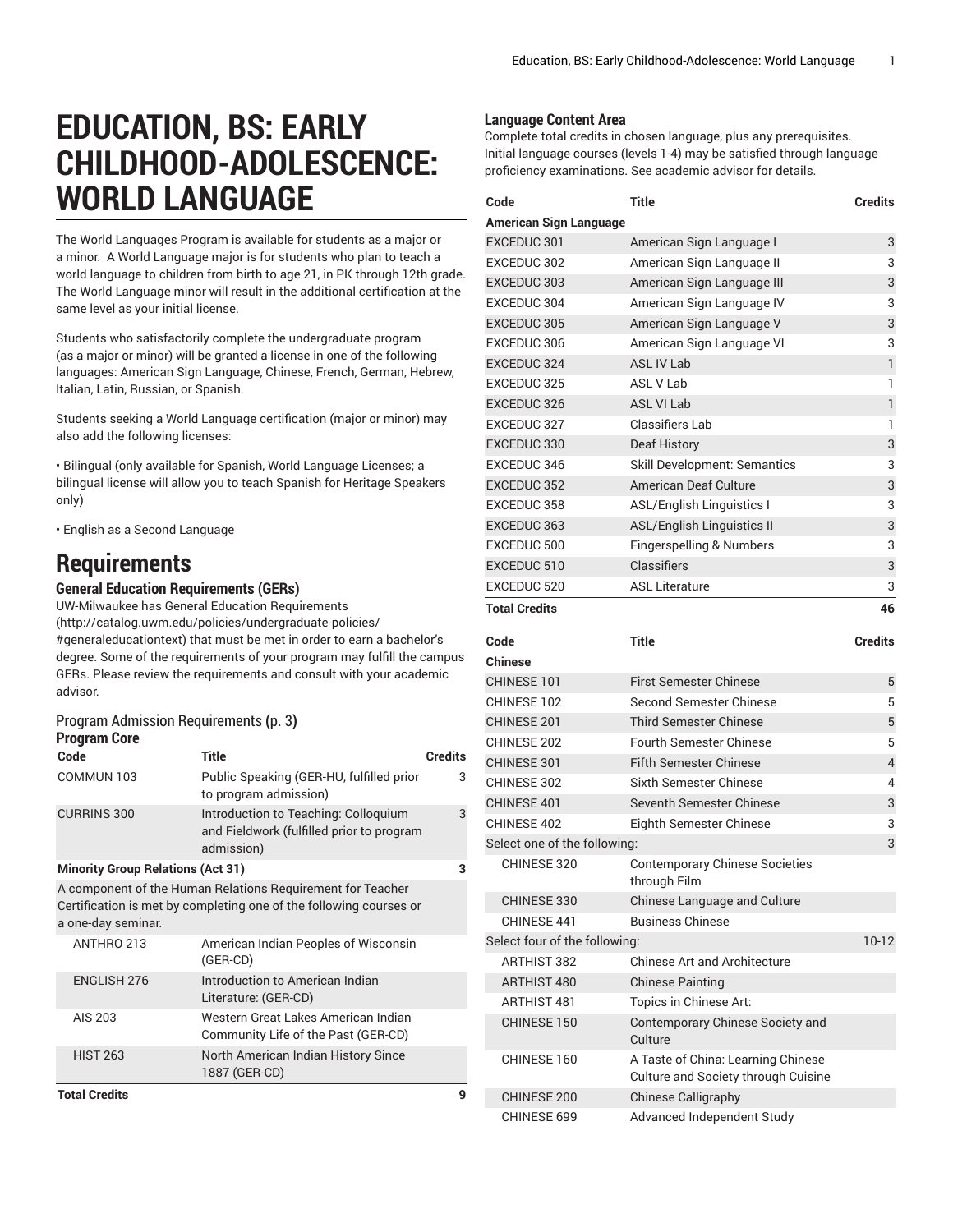| COMPLIT 230                  | Literature and Society: (Chinese<br>Literature Before the 20th Century<br>topic)       |                |
|------------------------------|----------------------------------------------------------------------------------------|----------------|
| COMPLIT 360                  | Seminar in Literature and Cultural<br>Experience: (Modern Chinese Literature<br>topic) |                |
| COMPLIT 362                  | <b>Transnational Asian Cinemas: (New</b><br>Chinese Cinema topic)                      |                |
| <b>ECON 193</b>              | First-Year Seminar: (Growth and<br>Development of China, Japan and Korea<br>topic)     |                |
| <b>ENGLISH 316</b>           | World Cinema: (Hong Kong Cinema,<br>Hong Kong and Chinese Cinema topics)               |                |
| <b>HIST 175</b>              | East Asian Civilization to 1600                                                        |                |
| <b>HIST 269</b>              | Asian Americans in Historical<br>Perspective                                           |                |
| <b>HIST 376</b>              | History of Ancient China, Earliest Times<br>to 220 A.D.                                |                |
| <b>HIST 377</b>              | Modern China                                                                           |                |
| <b>HIST 378</b>              | Revolution in China                                                                    |                |
| PHILOS 204                   | Introduction to Asian Religions                                                        |                |
| POL SCI 314                  | <b>Chinese Politics and Foreign Policy</b>                                             |                |
| <b>Total Credits</b>         |                                                                                        | $47 - 49$      |
| Code                         | Title                                                                                  | <b>Credits</b> |
| French                       |                                                                                        |                |
| FRENCH 103                   | First-Semester French                                                                  | 4              |
| FRENCH 104                   | Second-Semester French                                                                 | 4              |
| FRENCH 203                   | <b>Third-Semester French</b>                                                           | 3              |
| FRENCH 204                   | Fourth-Semester French                                                                 | 3              |
| FRENCH 303                   | Conversation and Composition:<br>Intermediate Level                                    | 3              |
| FRENCH 324                   | Contemporary French Language and<br>Culture                                            | 3              |
| FRENCH 325                   | Intensive Grammar and Usage                                                            | 3              |
| FRENCH 332                   | <b>Reading French Texts</b>                                                            | 3              |
| Select two of the following: |                                                                                        | 6              |
| FRENCH 428                   | Castles, Cathedrals, and Common<br>People: The Foundations of French<br>Culture        |                |
| FRENCH 429                   | Royalty, Reason, and Revolution: The<br>Golden Age of French Culture                   |                |
| FRENCH 430                   | <b>Reaction and Innovation: French</b><br>Culture of the 19th and 20th Centuries       |                |
|                              | Complete 12 credits of 350-level or higher French electives.                           | 12             |
| <b>Total Credits</b>         |                                                                                        | 44             |
| Code                         | Title                                                                                  | <b>Credits</b> |
| German                       |                                                                                        |                |
| GERMAN 101                   | First-Semester German                                                                  | 4              |
| GERMAN 102                   | Second-Semester German                                                                 | 4              |
| GERMAN 203                   | Third-Semester German                                                                  | 3              |
| GERMAN 204                   | German in Your Field and Beyond                                                        | 3              |
| GERMAN 331                   | German Grammar in Practice                                                             | 3              |
| GERMAN 332                   |                                                                                        |                |

| <b>GERMAN 333</b>            | <b>Texts and Contexts</b>                                            | 3              |
|------------------------------|----------------------------------------------------------------------|----------------|
| GERMAN 334                   | Introduction to German Studies                                       | 3              |
| <b>GERMAN 371</b>            | <b>German Phonetics</b>                                              | 3              |
|                              | Complete 9 credits of 300-level or higher German electives.          | 9              |
| Select two of the following: |                                                                      | 6              |
| GERMAN 474                   | German for Professional Purposes                                     |                |
| <b>GERMAN 475</b>            | Seminar on the History and Structure of<br>German                    |                |
| GERMAN 476                   | Advanced German Grammar and Usage                                    |                |
| <b>GERMAN 478</b>            | Reading Older German Handwriting                                     |                |
| <b>GERMAN 483</b>            | Seminar on German Studies:                                           |                |
| <b>GERMAN 484</b>            | Seminar on Themes and Motifs in<br>German Literature:                |                |
| <b>Total Credits</b>         |                                                                      | 44             |
| Code                         | <b>Title</b>                                                         | <b>Credits</b> |
| Hebrew                       |                                                                      |                |
|                              | Consult with a faculty or academic advisor regarding courses.        | 30             |
| <b>Total Credits</b>         |                                                                      | 30             |
| Code                         | <b>Title</b>                                                         | <b>Credits</b> |
| Italian                      |                                                                      |                |
| <b>ITALIAN 103</b>           | First-Semester Italian                                               | 4              |
| ITALIAN 104                  | Second-Semester Italian                                              | 4              |
| <b>ITALIAN 203</b>           | Third-Semester Italian                                               | 3              |
| <b>ITALIAN 204</b>           | <b>Fourth-Semester Italian</b>                                       | 3              |
| <b>ITALIAN 311</b>           | <b>Advanced Conversation and</b>                                     | 3              |
|                              | Composition: Contemporary Italian<br>Usage                           |                |
| <b>ITALIAN 321</b>           | Introduction to Italian Literature                                   | 3              |
| <b>ITALIAN 322</b>           | Introduction to Italian Literature and<br>Film                       | 3              |
| <b>ITALIAN 457</b>           | Topics in Italian Literature and Culture<br>in Translation:          | 3              |
|                              | Complete 6 credits of 300-level or higher Italian electives.         | 18             |
| electives.                   | Complete 6 credits of 300-level or higher Italian Literature         | 6              |
| Total Credits                |                                                                      | 50             |
| Code                         | Title                                                                | <b>Credits</b> |
| Latin                        |                                                                      |                |
| LATIN 103                    | <b>First Semester Latin</b>                                          | 4              |
| LATIN 104                    | <b>Second Semester Latin</b>                                         | 4              |
| <b>LATIN 205</b>             | Third Semester Latin                                                 | 4              |
| CLASSIC 202                  | Introduction to Roman Life and<br>Literature                         | 3              |
|                              |                                                                      |                |
|                              | Complete 12 credits of 300-level or higher Latin electives.          | 12             |
| <b>Total Credits</b>         | Complete 6 credits of Greek, Classic, or additional Latin electives. | 6<br>33        |
| Code                         | Title                                                                | <b>Credits</b> |
| Russian                      |                                                                      |                |
|                              | Consult with a faculty or academic advisor regarding courses.        | 30             |
| <b>Total Credits</b>         |                                                                      | 30             |
|                              |                                                                      |                |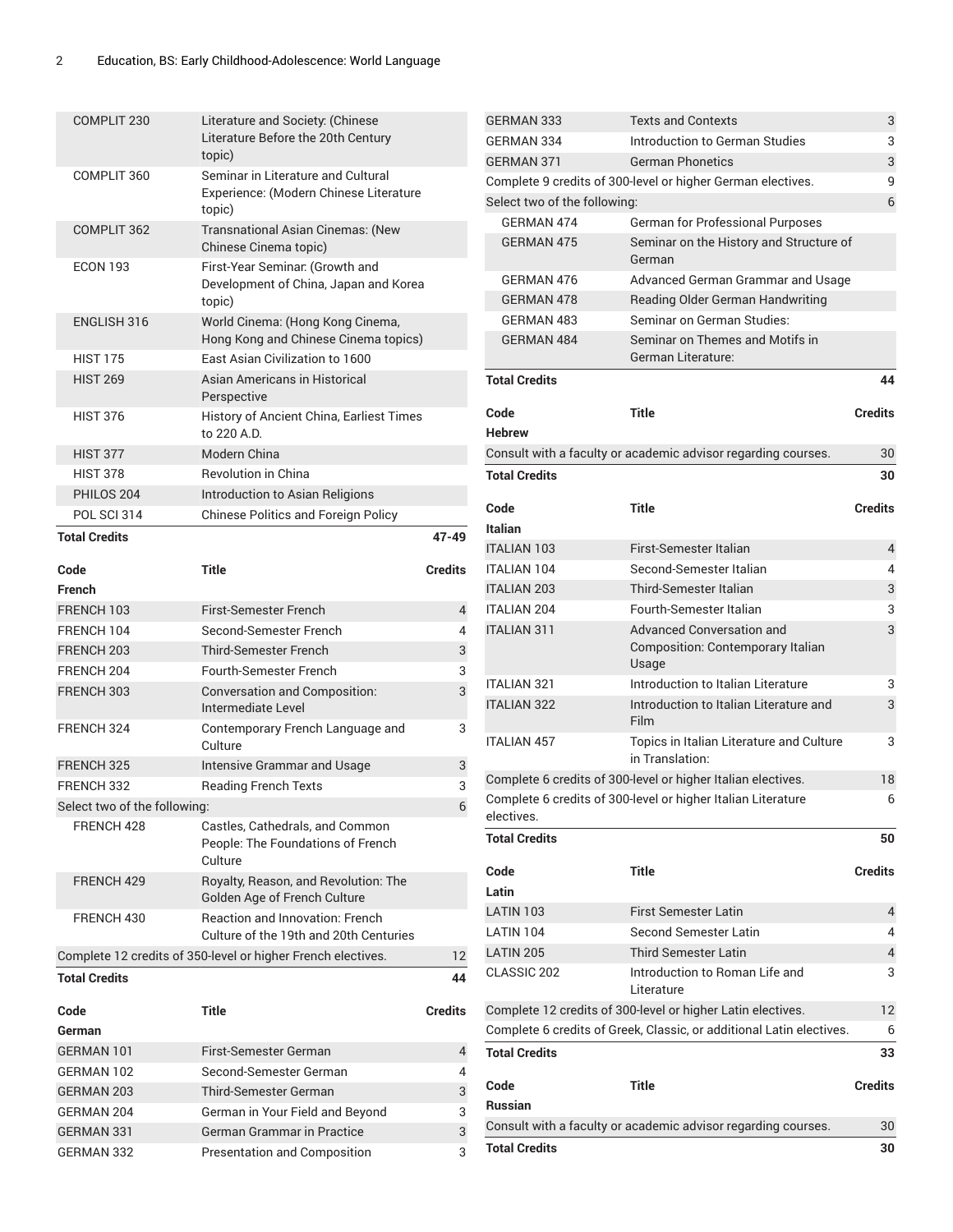| Code                          | <b>Title</b>                                                                     | <b>Credits</b> |
|-------------------------------|----------------------------------------------------------------------------------|----------------|
| <b>Spanish</b>                |                                                                                  |                |
| SPANISH 103                   | First-Semester Spanish                                                           | 4              |
| SPANISH 104                   | Second-Semester Spanish                                                          | 4              |
| SPANISH 203                   | <b>Third-Semester Spanish</b>                                                    | 3              |
| SPANISH 204                   | Fourth-Semester Spanish                                                          | 3              |
| SPANISH 308                   | <b>Advanced Writing and Reading</b>                                              | 3              |
| SPANISH 318                   | Advanced Speaking and Listening                                                  | 3              |
| or SPANISH 319                | Advanced Speaking and Listening for Heritage<br>Speakers                         |                |
| SPANISH 341                   | Introduction to Hispanic Linguistics                                             | 3              |
| SPANISH 350                   | <b>Introduction to Literary Analysis</b>                                         | 3              |
| Select four of the following: |                                                                                  | 12             |
| SPANISH 470                   | Survey of Hispanic Literature and<br>Civilization                                |                |
| SPANISH 472                   | Survey of Spanish-American Literature<br>and Civilization                        |                |
| SPANISH 474                   | Survey of Spanish Literature and<br>Civilization                                 |                |
| SPANISH 506                   | Seminar in Spanish Literature:                                                   |                |
| SPANISH 507                   | Seminar in Spanish-American<br>Literature:                                       |                |
| SPANISH 508                   | Seminar in Hispanic Literature:                                                  |                |
| SPANISH 571                   | Seminar in Spanish-American Colonial<br>Literature and Civilization:             |                |
| SPANISH 572                   | Seminar on Cervantes:                                                            |                |
| SPANISH 575                   | Seminar in 18th & 19th Century<br>Spanish-American Literature &<br>Civilization: |                |
| SPANISH 577                   | Seminar in Modern Spanish-American<br>Literature and Civilization:               |                |
| SPANISH 578                   | Seminar in Modern Spanish Literature<br>and Civilization:                        |                |
|                               | Complete 9 credits of 300-level or higher Spanish electives.                     | 9              |
| <b>Total Credits</b>          |                                                                                  | 47             |

### **Professional Education Requirements 1**

| Code                         | Title                                                                        | <b>Credits</b> |
|------------------------------|------------------------------------------------------------------------------|----------------|
| Select one of the following: |                                                                              | 3              |
| <b>ED PSY 330</b>            | Introduction to Learning and<br>Development                                  |                |
| <b>ED PSY 631</b>            | Cognition: Learning, Problem Solving<br>and Thinking                         |                |
| <b>ED PSY 640</b>            | Human Development: Theory and<br>Research                                    |                |
| Select one of the following: |                                                                              | 3              |
| EXCEDUC 300                  | The Exceptional Individual                                                   |                |
| EXCEDUC 531                  | Inclusion for Secondary Educators:<br>Humanities, the Arts, Foreign Language |                |
| EXCEDUC 600                  | Survey of Exceptional Education                                              |                |
| <b>CURRINS 542</b>           | <b>History and Politics of Second</b><br>Language Education                  | 3              |
| <b>CURRINS 543</b>           | <b>Developing Biliteracy</b>                                                 | 3              |
| <b>CURRINS 545</b>           | Reading in the Content Areas: Middle,<br>Junior, and Senior High School      | 3              |

| <b>Total Credits</b>                |                                                                                                                                 | 40             |
|-------------------------------------|---------------------------------------------------------------------------------------------------------------------------------|----------------|
| <b>CURRINS 445</b>                  | Seminar in Language Education                                                                                                   | 3              |
| <b>CURRINS 438</b>                  | Student Teaching in World Language:<br>Early Childhood-Adolescence                                                              | $\overline{7}$ |
| <b>CURRINS 637</b><br>& CURRINS 438 | World Language Methods and Materials<br>and Student Teaching in World<br>Language: Early Childhood-<br>Adolescence <sup>2</sup> | 6              |
| <b>CURRINS 655</b>                  | <b>Applied Educational Linguistics</b>                                                                                          | 3              |
| <b>CURRINS 639</b>                  | Critical Issues and Methods in World<br>Language Education                                                                      | 3              |
| <b>CURRINS 546</b>                  | Language, Content, and<br>Comprehensible Input                                                                                  | 3              |

A grade of C or better is required for all professional education requirements, including student teaching. Prerequisites may be required.

2 Courses must be taken concurrently with student teaching. Students must complete paperwork in order to be assigned a student teaching placement. To be approved for placement, additional criteria must be met. See [Benchmarks](#page-3-0) ([p. 4\)](#page-3-0) for details.

#### **Additional Requirements for Graduation**

- Program Portfolio based on the 10 Wisconsin Teacher Standards.
- Minimum cumulative grade point average of 2.75 including any transfer coursework that is counted towards certification at UWM, as well as grades earned in student teaching or field experiences.
- Satisfactory completion of a minimum 120 credits.
- Completion of the last year of coursework (30 credits) in residence at UW-Milwaukee.
- Successful completion of a pedagogical knowledge assessment is required for certification.

#### **English as a Second Language Minor -** *option*

World Language majors wishing to complete an English as a Second Language minor would also need these additional requirements:

| Code<br>Title                                                                                                                                                   | Credits |
|-----------------------------------------------------------------------------------------------------------------------------------------------------------------|---------|
| <b>CURRINS 443</b><br>Student Teaching in English as a<br>& CURRINS 541<br>Second Language: Minor<br>and Principles and Methods of<br>Teaching ESL <sup>4</sup> | 6.      |

**Total Credits 6**

1

## <span id="page-2-0"></span>**Advance to Major**

### **Program Admission Requirements**

Application to the World Languages program requires satisfactory completion of the requirements listed below. For more information about the application process, visit our website at [http://uwm.edu/education/](http://uwm.edu/education/academics/second-language/) [academics/second-language/.](http://uwm.edu/education/academics/second-language/)

- **GER: OWC-A** Completion of Oral-Written Communication part A competency.
- **GER: QL-A:** Completion of Quantitative Literacy part A competency. Note: MATH 103 or MATH 105 are recommended as they also meet core curriculum requirements.
- **Completion of CURRINS 300** with a grade of C or better.
- **Completion of COMMUN 103** with a grade of C or better.